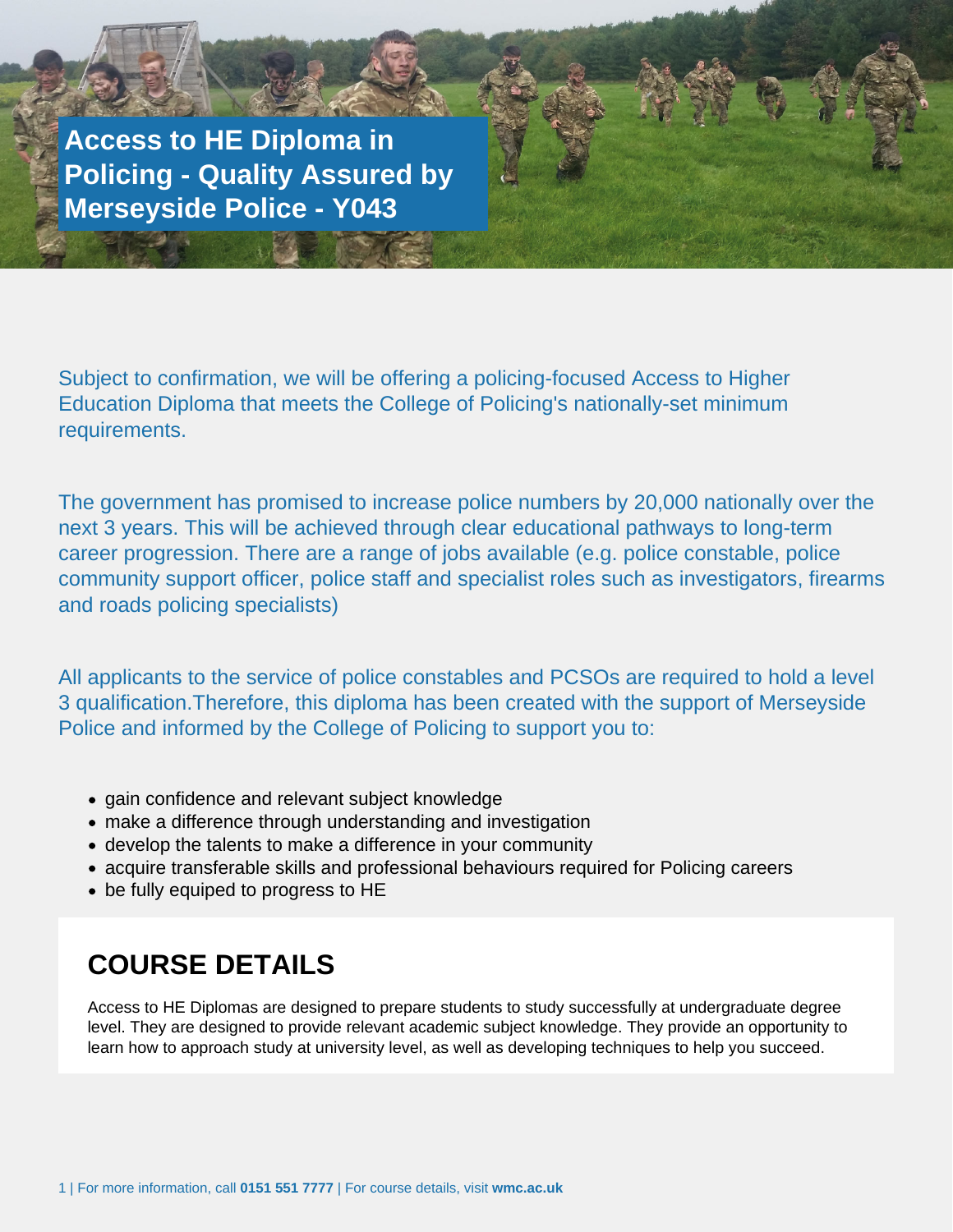The key feature of the current Access to HE Diploma specification is the requirement for a total of 60 credits of study, of which all Diplomas must contain 45 credits from level 3 graded units concerned with academic subject content, with the remaining 15 credits consisting of ungraded level 2 or level 3 units.

For this diploma, we have created policing specific units that are validated by Open Awards and quality assured by Merseyside Police. We have worked together to ensure this diploma provides the best opportunity for progression to HE and the Policing Higher Level Apprenticeship.

# **ENTRY GUIDELINES**

Relevant Level 2 qualification at Pass or above or minimum of 4 GCSEs at grade A\*-C (Grade 4 or above).

GCSE Maths and English at Grade 4/C or above or Level 2 Functional Skills in English and Maths.

Satisfactory interview, assessment, school report and/or satisfactory reference.

If English is not your first language, you may need an assessment before enrolling on this course. To discuss further, please contact the ESOL department on 0151 551 7144.

## **ASSESSMENT METHOD**

You will be assessed through a variety of methods including, essays, reports, presentations, research reports, case studies, timed assessments, projects and academic posters.

You will also continue to apply use of number and English language skills throughout this diploma.

### **ADDITIONAL INFORMATION**

College of Policing require access to higher education programmes for Policing must be developed with policing core skills at its centre. This covers independent study and research skills and the use and comprehension of numerical data.

# **WHERE CAN I PROGRESS TO?**